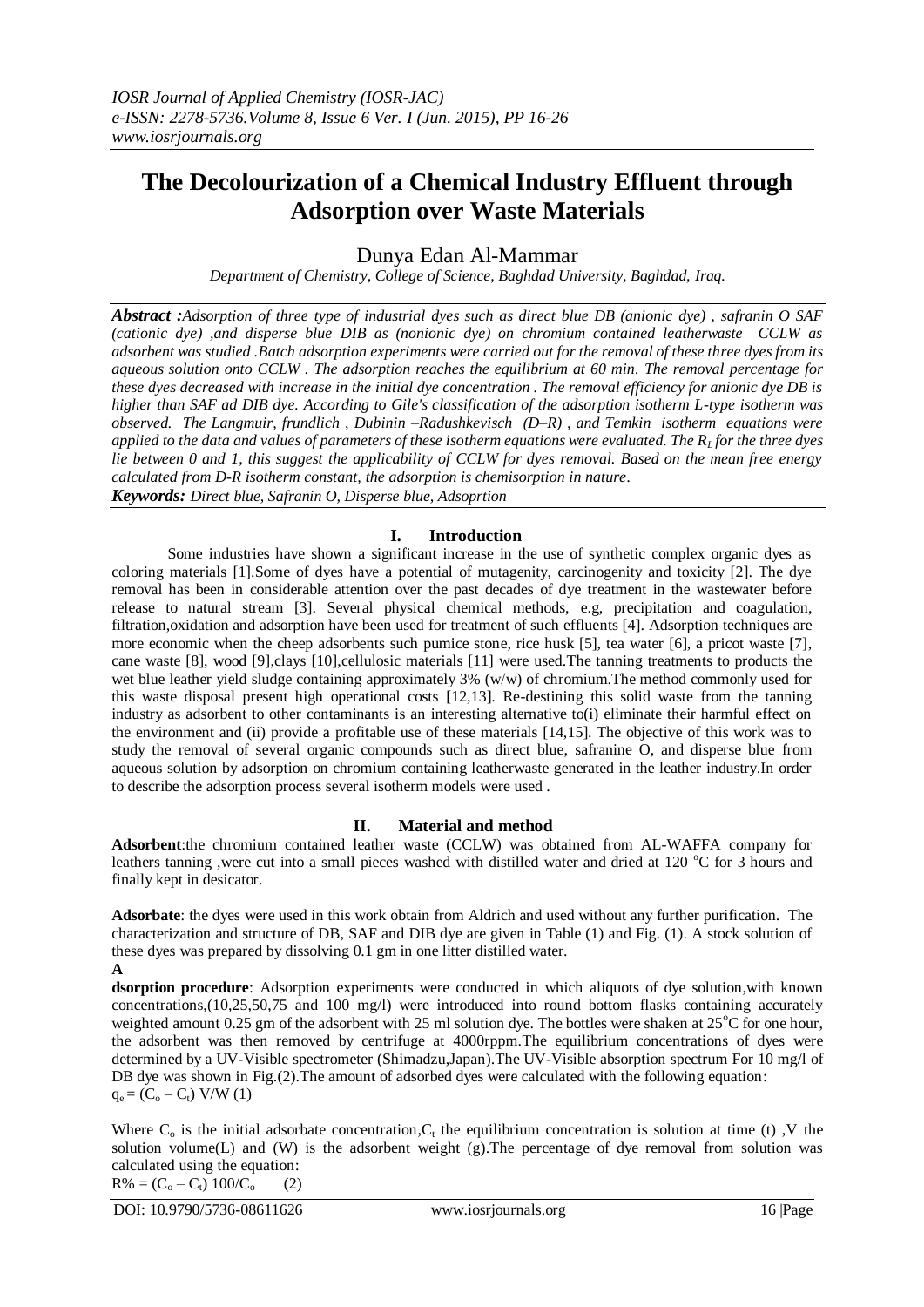## **III. Result and Discussion**

**3.1 Effect of initial dye concentration:**The experimental results of adsorption of three dyes at various concentrations (10, 25, 50, 75, 100 mg/l) at 298K are shown in Fig. (3). The removal percentage decreased with increase in initial dye concentration. It means that the adsorption is highly dependent on initial concentration of dye. It is because of that at lower concentration , the ratio of the initial number of dye molecules to the available surface area is low, subsequently the fraction adsorption becomes independent of initial concentration . However at high concentration the available sites of adsorption becomes fewer and hence the percentage removal of dye is dependent upon initial concentration [16]. It can be seen that the three dyes with different structures present varying removal percentage. The anionic dye DB higher than cationic dye SAF and the nonionic dye DIB has lower values that for the other dyes .This can be explained by that the adsorption at solid liquid interface is strongly influenced by the charged groups on the surface [17] .The active sites of collagen are mainly carboxyl and amino groups but most of carboxyl groups on collagen had been blocked by Cr (III) through the complex reaction after tanning. Therefore the predominant active sites of chromium containing leather waste should be amino and Cr (III) has the potential to associate with anionic groups through electrostatic interaction. So the removal efficiency for anionic dye DB is significantly high. However SAF is cationic dye and the adsorption mainly depends on it association with the limited residual carboxyl groups on collagen. Moreover, Electrostatic repulsion may exist between positively charged adsorbent and the nonionic dye disperse blue is due to affinity between the adsorbent and adsorbate.

**3.2 Effect of shaking time:**The time dependent behavior of dye adsorption was examined by varying the contact time between adsorbate and adsorbent in the range of 10-70 min. The concentrations of dye were kept as 0.1 mg  $L^{-1}$  while the amount of adsorbents add was 0.25 g and the temperature 298K. The amount of adsorption plotted against contact time Fig.(4).The curves show that the adsorption reaches the equilibrium at 60 min contact time.There is quickly increasing in the curves during the initial contact stages between adsorbent and solution. The fast adsorption and a short period of time to reach the equilibrium constitute the first indication that the adsorbent is suitable for removal these three dyes from wastewater.The plateau reached in all the cases shows that the adsorbent surface is saturated from this point onward and there is a limited number of active sites which become occupied with time. Furthermore the curves are distinctive, smooth and continuous indicating that the adsorbent surface is covered with a monolayer of dyes molecules [18].

**3.3 Adsorption isotherm:** The results concerning dye adsorption for the three dyes are presented in fig. (5-7). It is obvious from these figers that the adsorption isotherms of these dyes on the CCLW are L-type according to the Giels Classification [19] . In this type of isotherm, the initial portion provides information about the active sites to the adsorbate and the plateau signifies the monolayer information . The initial curvature indicates that a large amount of dye is adsorbed at a lower concentration as more active sites of CCLW are available . As the concentration increases , it becomes difficult for a dye molecule to find vacant sites , and so monolayer formation occurs . The types of system which give this curve do in fact fulfil these conditions .Thus they have one of the following characteristies (i) the adsorbed molecules are most likely to be adsorbed flat or (ii) if adsorbed end-on , they suffer little solvent competition . Examples of (ii) are : (a) systems which highly polar solute and absorbent, and a non polar solvent and(b) systems with mono functional ionic substances with very strong intermolecular attraction . It is possible that in the system (b) cases the adsorbed ions may have becomes associated into very large clusters and just adsorption takes place. Where the sites are few and widely separated, the surface has large hydrophobic region [20]. The Langmuir, freundlich, Dubinin – Radushkevich and Temkins isotherm were applied in this study [21].

**1- Langmuir models:** The Langmuir models was originally developed to desscrible the adsorption of gas into solid surface . It suggests the formation of monolayer adsorption and also the surface is energetically homogeneous. The Langmuir isotherm can be expressed [22] as:  $q_e = q_{max} K_L C_e / 1 + K_L C_e$  (3)

Where  $C_e$  the concentration of dye remaining in solution at equilibrium (mg  $L^{-1}$ ),  $q_e$  is the amount of dye adsorbed mg.g<sup>-1</sup>, q<sub>max</sub> amount of dye adsorbed per unit weight of adsorbent in forming a complete mono layer on surface mg.  $g^{-1}$  (maximum adsorption capacity) and  $K_L$  Langmuir isotherm constant (L/mg) which related to energy of adsorption. Langmuir adsorption parameters were determined by transforming the Langmuir equation (3) into linear form.

 $C_e/q_e = 1/ K_L q_{max} + C_e/q_{max}$  (4)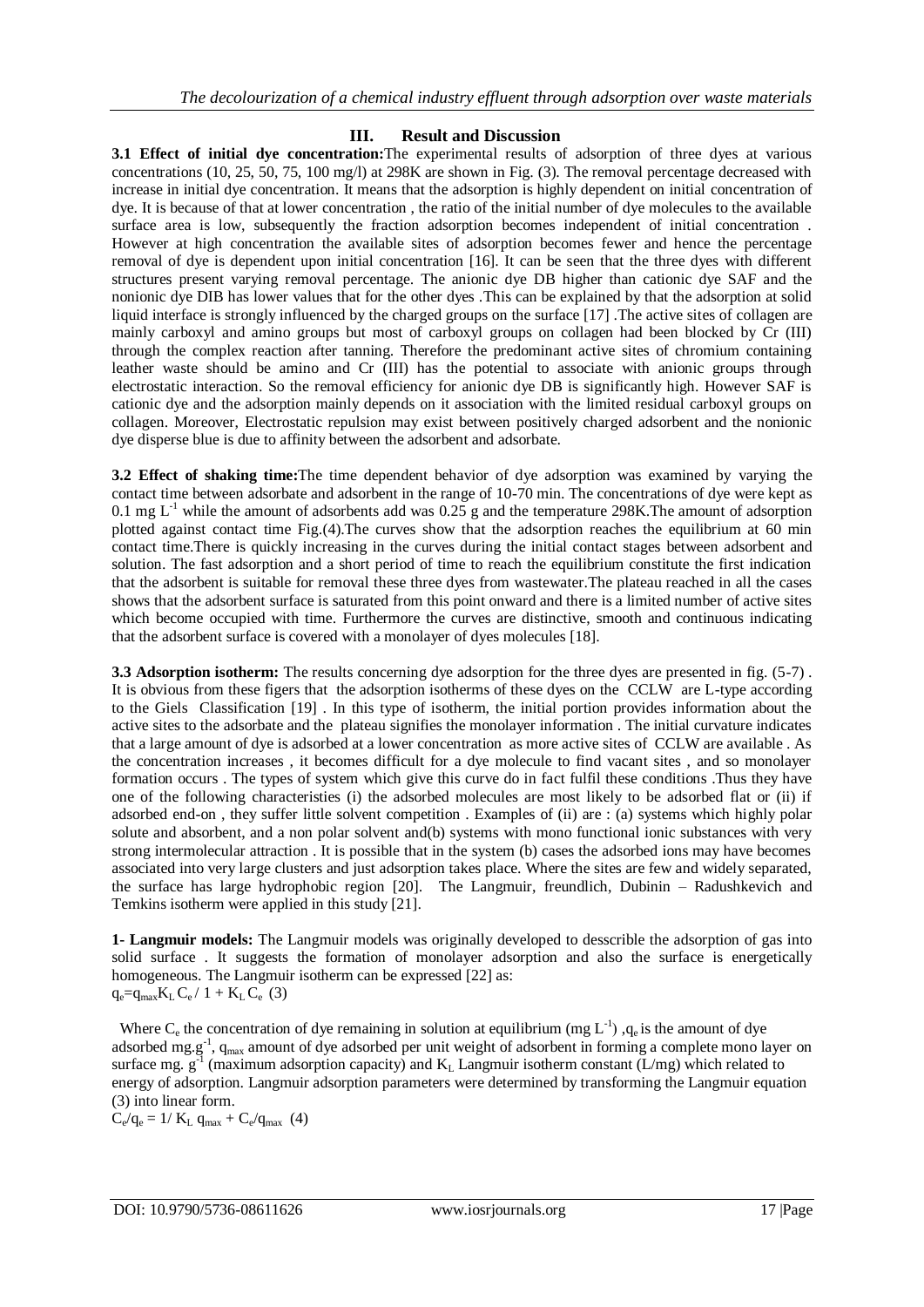The values of  $q_{max}$ ,  $K_L$  were obtained from the slop and intercept of the plot  $C_e/q_e$  against  $C_e$  shown in Fig.(8) and the Langmuir isotherm parameters are given in Table(2). As it can be seen most of the adsorption isotherms fitted the Langmuir equation with correlation coefficients R<0.99 The value of monolayer coverage of CCLW by these dyes increased in the order : $q_{max}$  for SAF> $q_{max}$  for DB> $q_{max}$  for DIB. The essential features of the Langmuir isotherm may be expressed in terms of equilibrium parameter  $R_L$ , which is a dimensionless constant refreed to a separation factor or equilibrium parameter .  $R_{\rm L}$ =1/1+K<sub>L</sub> C<sub>o</sub> (5)

The value of separation factor  $R<sub>L</sub>$  indicates the nature of the adsorption process as given below:  $R_L>1$  un favorable,  $R_L=1$  linear,  $\propto R_L<1$  favorable,  $R_L=0$  irreversible. Table (3) shows Langmuir  $R_L$  values for the dyes. The  $R_L$  values obtained at all initial concentration for the three dyes lie between 0 and 1. This suggest the applicability of CCLW for dyes removal.

**2- Freundlich Adsorption isotherm**: This is commonly used to describe the adsorption characteristic for the heterogeneous surface .The freundlich equation is expressed as [23]  $q_e = K_f C_e^{1/n}(6)$ 

Where  $K_f$  is the measure of adsorption capacity and n is the adsorption intensity linear form of freundlich equation is:

Log  $q_e = log K_f + \frac{1}{n}$  $\frac{1}{n}$  log C<sub>e</sub>(7)

A plot of log  $q_e$  vs log C<sub>e</sub>Fig.(9), gives a linear trace with a slope of 1/n and intercept of log  $K_f$  and the results are given in Table (4). It has been shown that n values between 1 and 10 represent beneficial adsorption. The value of n is greater than 1.0 indicating the adsorption of these dyes onto CCLW is favorable. Langmuir model is more appropriate to explain the nature of adsorption with correlation coefficient of 0.995 to 0.9969 rather freundlich shows poor fit  $R = 0.9782$  to 0.9871.

**3- Dubinin - Raduchkevich isotherm:** D-R isotherm is generally applied to express the adsorption mechanism Ganssian energy distribution onto a heterogeneous surface [24].The model has often successfully fit solute activities and the intermediate range of concentrations data well.  $q_e = q_D \cdot e^{-B} \varepsilon^2 (8)$ 

Linear form of D- R isotherm is Ln q<sub>e</sub>=ln q<sub>D</sub> – B $\varepsilon^2$ (9)

 $q_D$  is the theoretical saturation capacity (mg/g), B is a constant related to the mean free energy of adsorption per mole of the adsorbate  $(mol^2/J^2)$  and  $\epsilon$ is Polanyi potential which is related to the equilibrium as follows  $\varepsilon = RT \ln (1 + 1/C_e)(10)$ 

The plots of ln qe against  $\varepsilon^2$  are shown in Fig. (10) The parameters q<sub>D</sub> and B obtained from the intercepts and slopes of these plots given in Table (5). The mean free energy of adsorption E, can be calculated using the relation:

 $E = \left[\frac{1}{\sqrt{2}}\right]$  $\frac{1}{\sqrt{2B}}(11)$ 

The determine values of E are presented in Table(4). Based on this energy of activation we can predict whether an adsorption is physisorption or chemisorption. If the energy of activation is  $\leq 8$  KJ / mol, the adsorption is physisorption and if the energy of adsorption is chemisorption in nature [25] . Based on the mean free energy calculated, we can predict that the adsorption of these dyes onto CCLW is chemisorption in nature.

**4- The Temkin isotherm** : This isotherm contains a factor that explicitly taking into the account of adsorbate interaction by ignoring the extremely and large value of concentrations, the model assumes that heat of adsorption (function of temperature) of all molecules in the larger would decrease linearly rather than logarithmic with coverage [26] . As implied in the equation , its derivation is characterized by a uniform distribution of binding energies (up to some maximum binding energy) was carried out by plotting the quantity sorbed  $q_e$ , ln  $C_e$  and the constants were determined from the slope and intercept.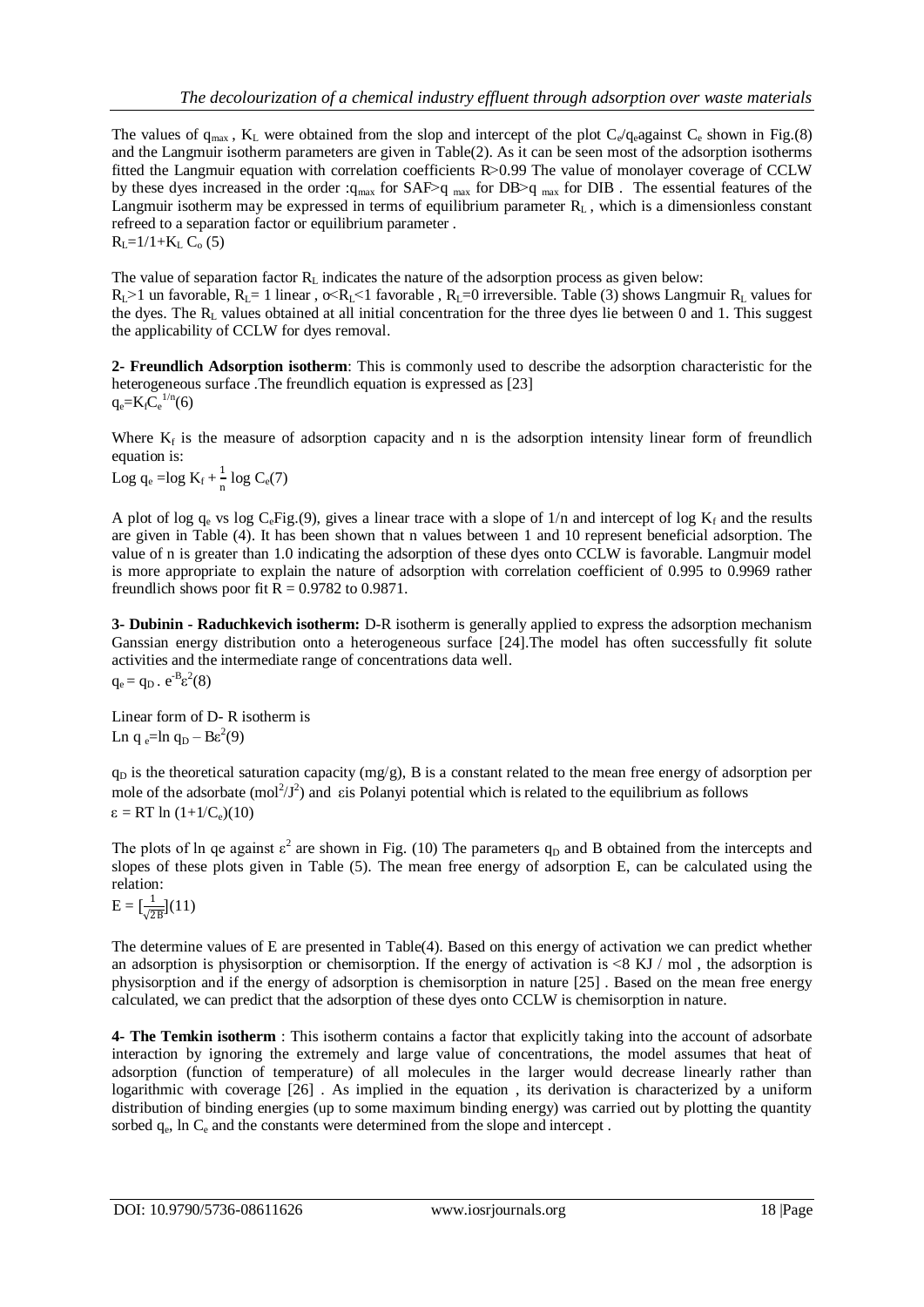The model is given by the following equation:  $q_e = RT/b_T ln (A_T C_e)(12)$  $q_e = RT/b_T ln A_T + (RT/b_T) lnCe(13)$ Where :  $B= RT/b_T$  in  $(J/mol)(14)$ The isotherm is represented by the following linear form:  $q_e = B \ln A_T + B \ln C_e$ (15)

 $b_T$  is the Temkin isotherm constant while  $A_T$  is the equilibrium binding constant. A plot of  $q_e$  against ln  $C_e$  in Fig. (11) and the constants are present in Table (6)

| <b>Table (1)</b> Physical properties and molecular structure of the dyes |                                                                                                     |  |  |  |  |  |
|--------------------------------------------------------------------------|-----------------------------------------------------------------------------------------------------|--|--|--|--|--|
| Dye name                                                                 | Direct blue                                                                                         |  |  |  |  |  |
| Classification                                                           | Nonionic dye                                                                                        |  |  |  |  |  |
| Chemical formula IUPAC                                                   | C <sub>34</sub> H <sub>24</sub> N <sub>5</sub> Na <sub>40</sub> 16 S4                               |  |  |  |  |  |
| name                                                                     | $(6E)$ -4-amino -6-[4[4-[N- $(8$ -amino-1-oxo-5,7-disulfonato-2 naphthylidene) hydrazion]-3-methoxy |  |  |  |  |  |
|                                                                          | phenyl] -2- methoxy -phenyl] hydrozono]-5-oxo naphthalene -1,3 disulfonate                          |  |  |  |  |  |
| Molecular weight                                                         | 992-80404 g                                                                                         |  |  |  |  |  |
| $\lambda$ max                                                            | 589 nm                                                                                              |  |  |  |  |  |
| solubility                                                               | Water                                                                                               |  |  |  |  |  |
| Dye name classification                                                  | Safranin O (SAF)                                                                                    |  |  |  |  |  |
| chemical formula IUPAC                                                   | Cationic dye                                                                                        |  |  |  |  |  |
| name                                                                     | $C_{20} H_{19} N_4^+ Cl^-$                                                                          |  |  |  |  |  |
|                                                                          | $3.7 -$ diamino $-2.8 -$ dimethyl -5- phenyl-phenazininm chloride                                   |  |  |  |  |  |
| Molecular weight                                                         | $350-84$ g.                                                                                         |  |  |  |  |  |
| $\lambda$ max                                                            | 520 nm                                                                                              |  |  |  |  |  |
| solubility                                                               | Water                                                                                               |  |  |  |  |  |
| Dye name classification                                                  | Disperse blue                                                                                       |  |  |  |  |  |
| chemical formula IUPAC                                                   | Nonionic dye                                                                                        |  |  |  |  |  |
| name                                                                     | $1,8$ – Dihydroxy – 4-nitro -5-(N-(phenethyl alchohol)                                              |  |  |  |  |  |
|                                                                          | Amino) anthraqunione.                                                                               |  |  |  |  |  |
| Molecular weight                                                         | 420 g                                                                                               |  |  |  |  |  |
| $\lambda$ max                                                            | 575 nm                                                                                              |  |  |  |  |  |
| solubility                                                               | water                                                                                               |  |  |  |  |  |

#### **IV. Table and Figure**

#### **Table (2)** Langmuir isotherms constants for the adsorption of dyes

| $\frac{1}{2}$ and $\frac{1}{2}$ and $\frac{1}{2}$ are $\frac{1}{2}$ and $\frac{1}{2}$ and $\frac{1}{2}$ and $\frac{1}{2}$ are $\frac{1}{2}$ and $\frac{1}{2}$ and $\frac{1}{2}$ and $\frac{1}{2}$ and $\frac{1}{2}$ and $\frac{1}{2}$ and $\frac{1}{2}$ and $\frac{1}{2}$ and $\frac{1}{2}$ a |                         |                 |        |  |  |
|-----------------------------------------------------------------------------------------------------------------------------------------------------------------------------------------------------------------------------------------------------------------------------------------------|-------------------------|-----------------|--------|--|--|
| Dve                                                                                                                                                                                                                                                                                           | $q_{\text{max}}$ mg.g-1 | $K_L$ (L.mg -1) |        |  |  |
| DB                                                                                                                                                                                                                                                                                            | 7.9808                  | 0.47606         | 0.9969 |  |  |
| SAF                                                                                                                                                                                                                                                                                           | 8.0321                  | 0.1960          | 0.995  |  |  |
| DIB                                                                                                                                                                                                                                                                                           | 0.1368                  | 0.999           | 0.9952 |  |  |
|                                                                                                                                                                                                                                                                                               |                         |                 |        |  |  |

|  |  | <b>Table (3)</b> Langmuir $R_L$ values for three dyes |  |  |  |  |  |  |
|--|--|-------------------------------------------------------|--|--|--|--|--|--|
|--|--|-------------------------------------------------------|--|--|--|--|--|--|

| Co/ppm  | dve | 10     | つよ<br>ر ے | 50     | ワミ<br>ر . | 100    |
|---------|-----|--------|-----------|--------|-----------|--------|
|         | DB  | 0.1736 | 0.0775    | 0.0403 | 0.02724   | 0.0205 |
| $R_{L}$ | SAF | 0.3378 | 0.1695    | 0.0926 | 0.064     | 0.0485 |
|         | DIB | 0.0909 | 0.03896   | 0.0196 | 0.01315   | 0.009  |

### **Table (4)** Freundlich isotherm constants for the adsorption of the dyes

| dve        | 1/n    |        | $K_f$ mg/g |        |
|------------|--------|--------|------------|--------|
| DB         | 0.407  | 2.457  | 2.504      | 0.9782 |
| <b>SAF</b> | 2.1222 | 0.4712 | 0.39117    | 0.9799 |
| DIB        | 3.3818 | 0.2957 | 24.589     | 0.987  |

#### **Table (5)** D-R isotherm parameters and mean energy of adsorption of dyes

| <b>THERE</b> (c) D IN BOURGING parameters and mean energy of adsorption of $\alpha$ yes |                 |                    |                              |        |  |  |
|-----------------------------------------------------------------------------------------|-----------------|--------------------|------------------------------|--------|--|--|
| Dve -                                                                                   | $q_D$ (mg. g-1) | $B \pmod{K}$ $I^2$ | $E$ (K J mol <sup>-1</sup> ) |        |  |  |
| DB                                                                                      | 5.3720          | 0.0031             | 12.7                         | 0.8229 |  |  |
| SAF                                                                                     | 4.8788          | 0.002              | 15.8114                      | 0.858  |  |  |
| DIB                                                                                     | .1959           | 0.007              | 8.4515                       | 0.6521 |  |  |
|                                                                                         |                 |                    |                              |        |  |  |

#### **Table (6)** Temkin isotherm constants for the adsorption of the dyes

| Dye | $A_T(L/g)$ | $b_T(J/mg)$ | B(J/mol) | п      |
|-----|------------|-------------|----------|--------|
|     |            |             |          |        |
| DB  | 12.0480    | 1851        | 1.3383   | 0.983  |
| SAF | 3.1990     | 1687.8      | 1.4679   | 0.9622 |
| DIB | .5750      | 10588       | 0.2939   | 0.9822 |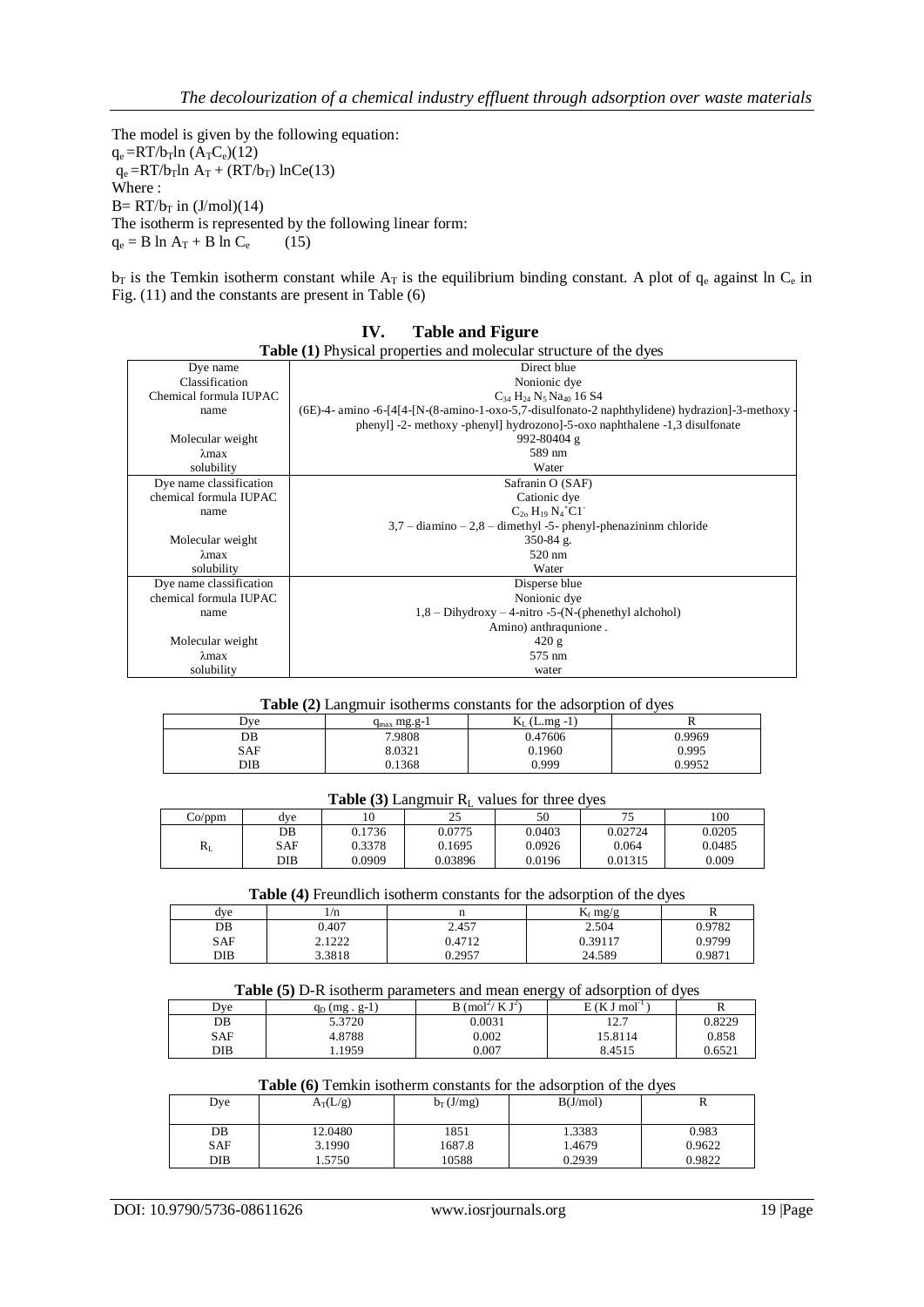

**Fig (1)** chemical structure of the dyes (A) DB (B)SAF (C)DIB





**Fig (3)** The effect of initial dye concentration on the desorption of the studied dyes at 298 K.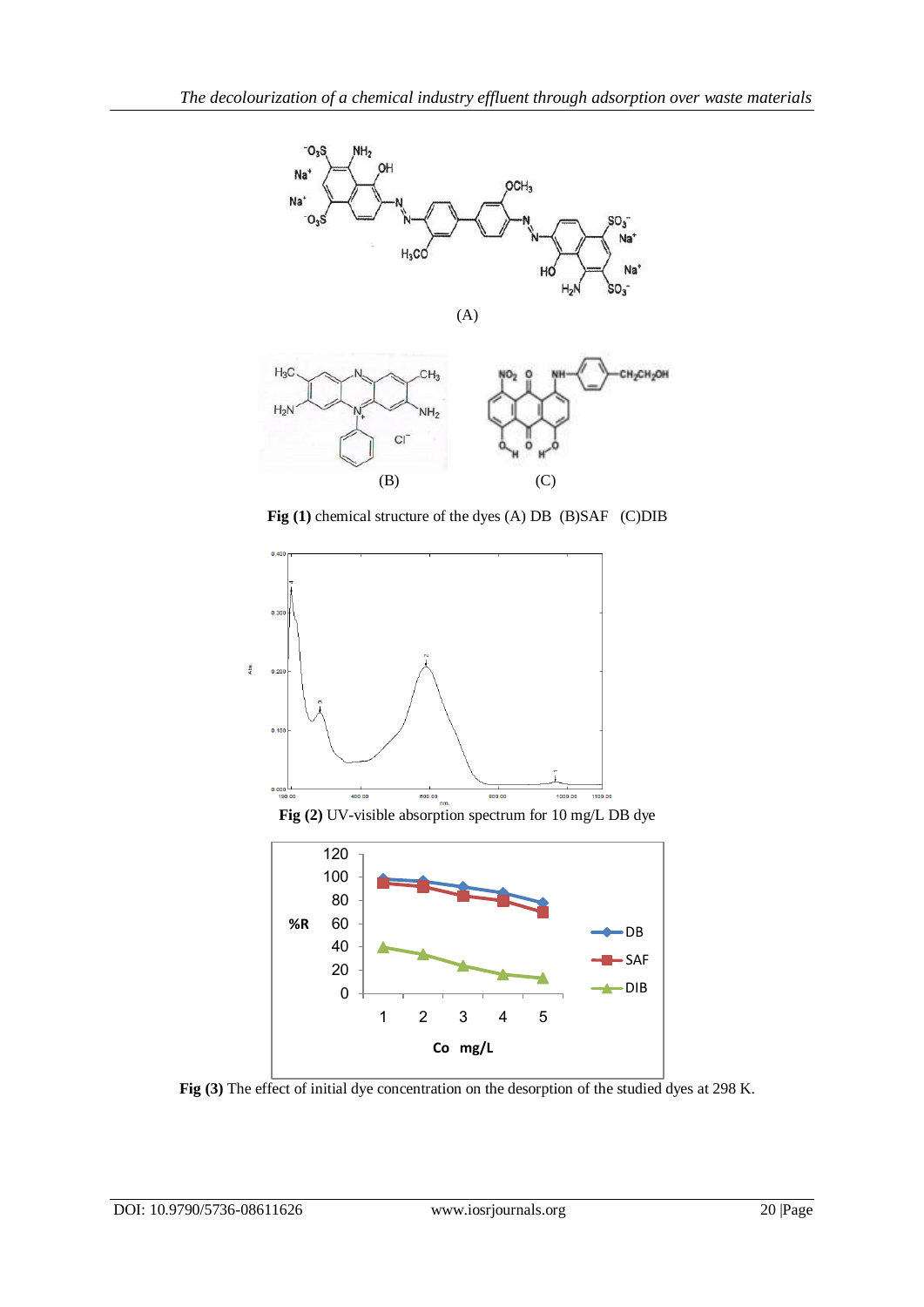

**Fig (4)**The effect of contact time on the adsorption of the studies dyes at 298 K and  $\overline{\text{co}} = 100 \text{ mg }^{\text{L-1}}$ .



**Fig (6)**Adsorption isotherm for SAF dye on to CCLW at .

10 20 30 40 **ce mg/L**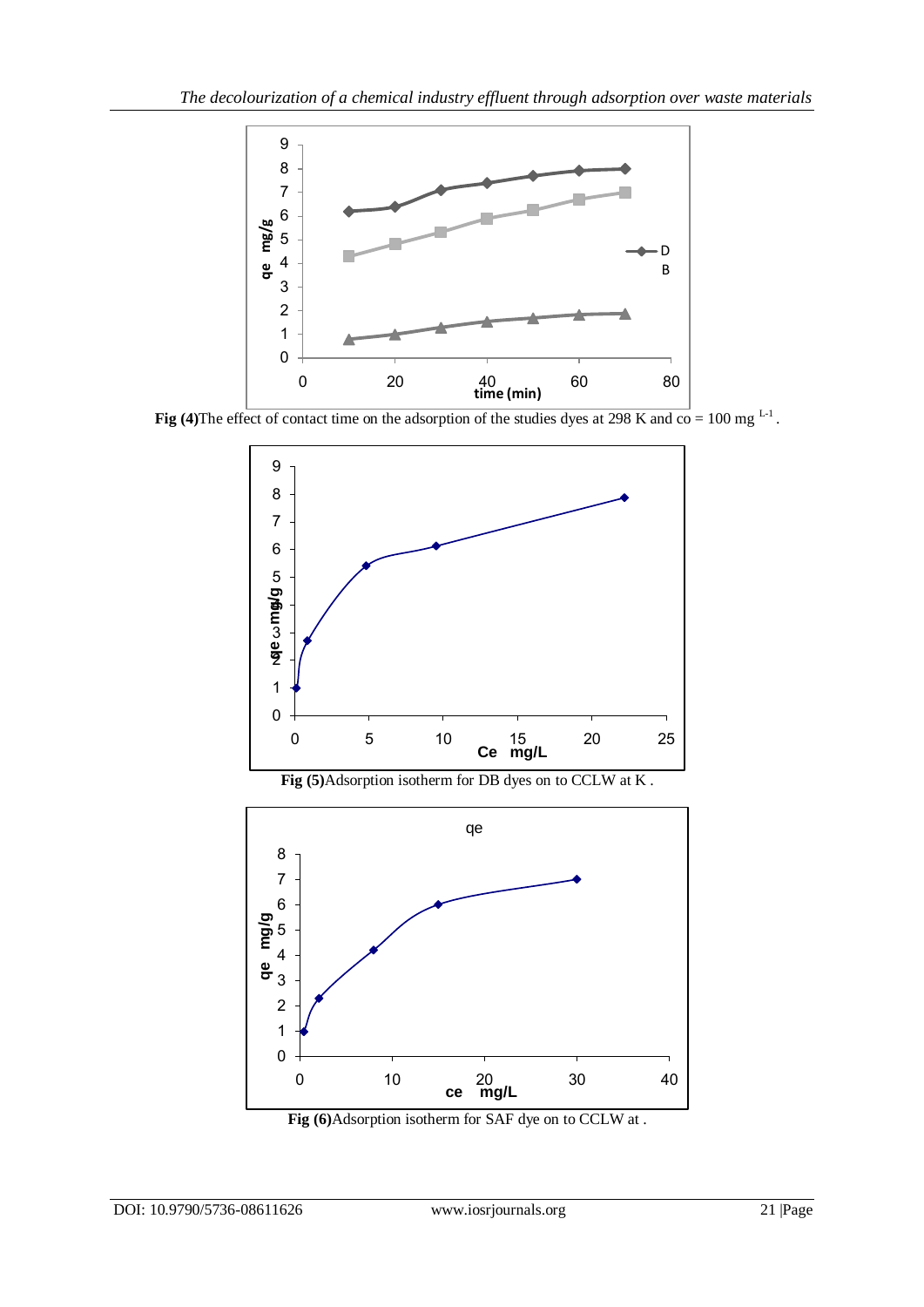



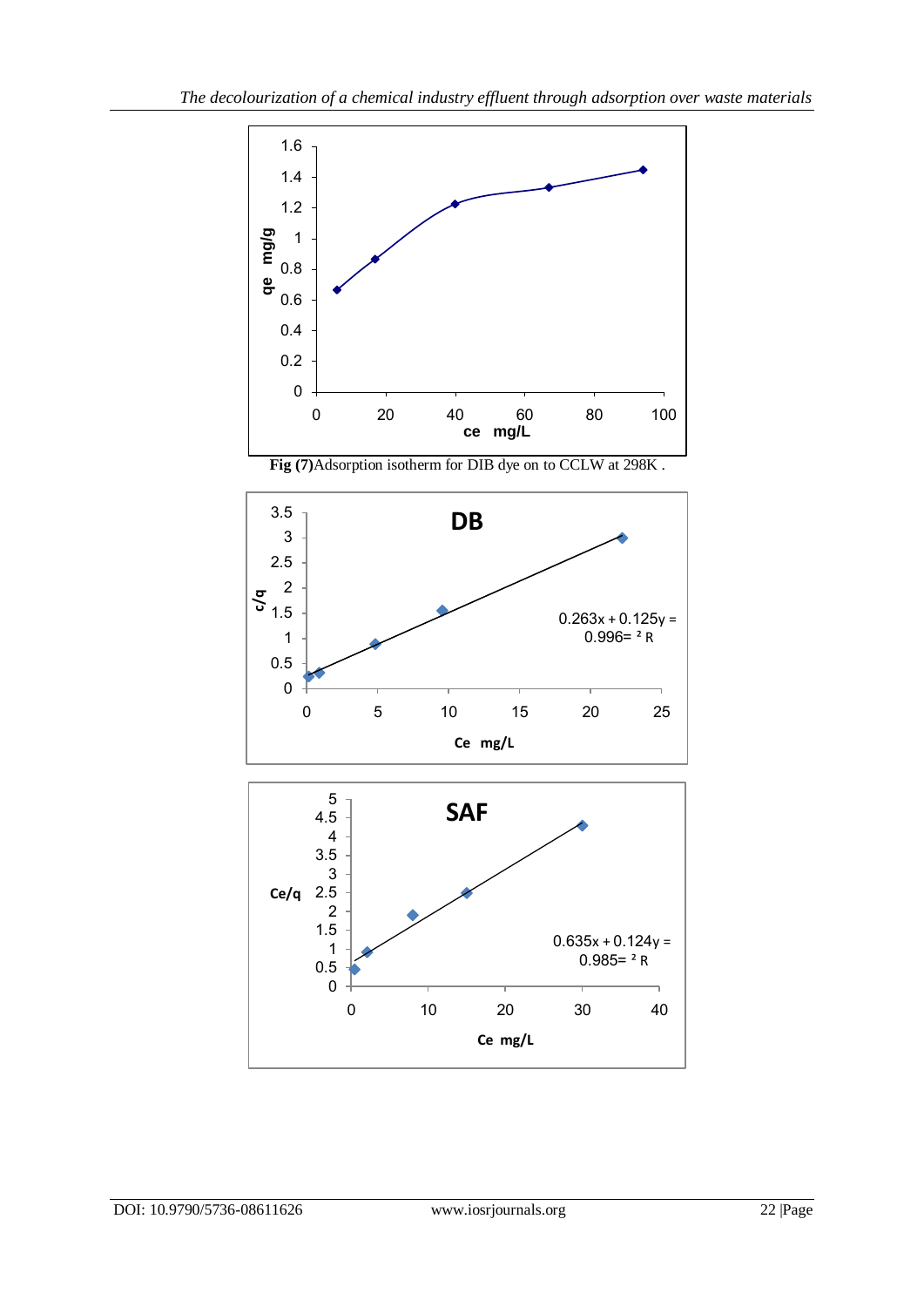





**Fig (9)** Freundlich plots corresponding to the adsorption of the studied dyes onto the CCLW.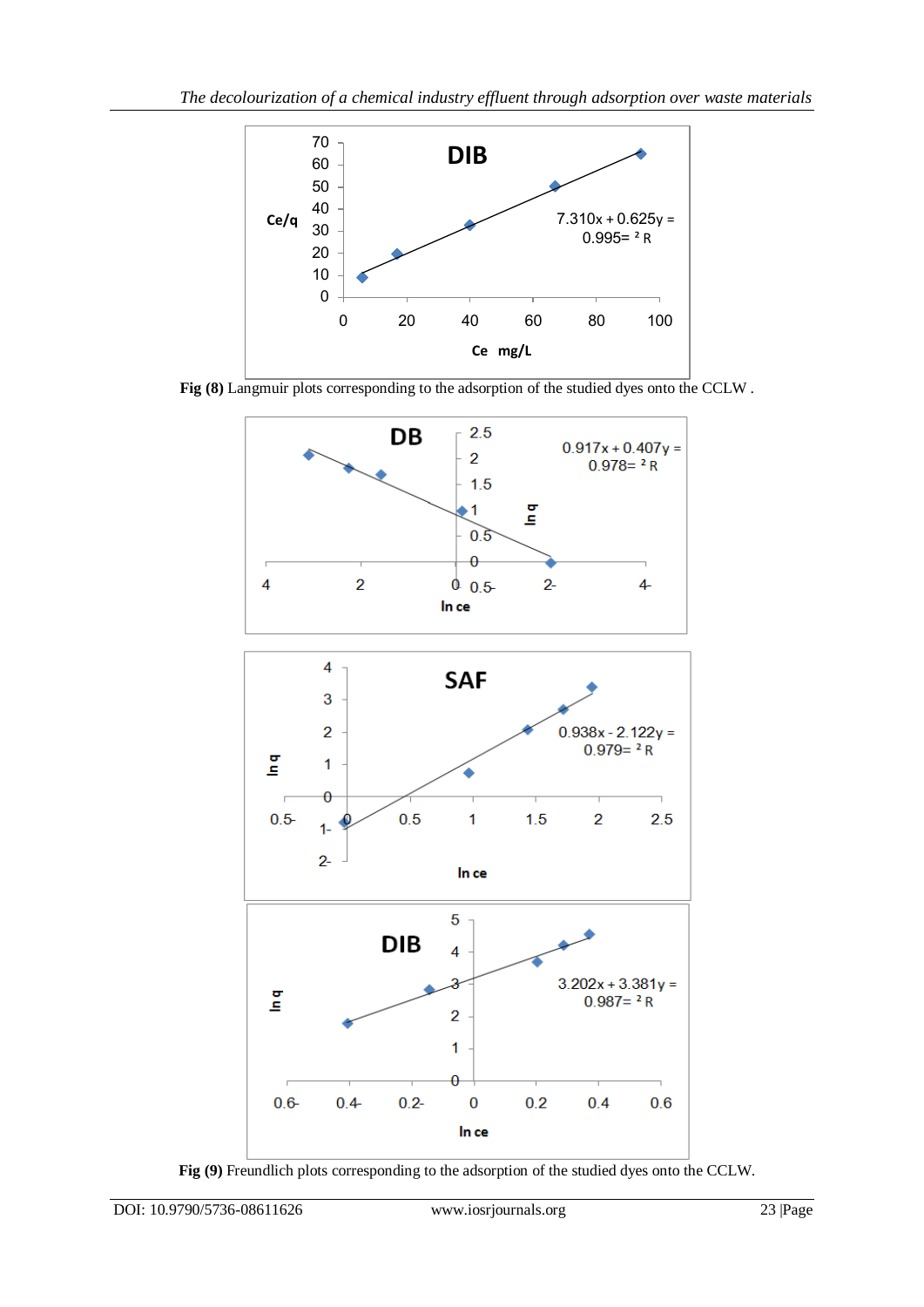

**Fig (10)** D-R isotherm plots corresponding to the adsorption of the studied dyes onto the CCLW .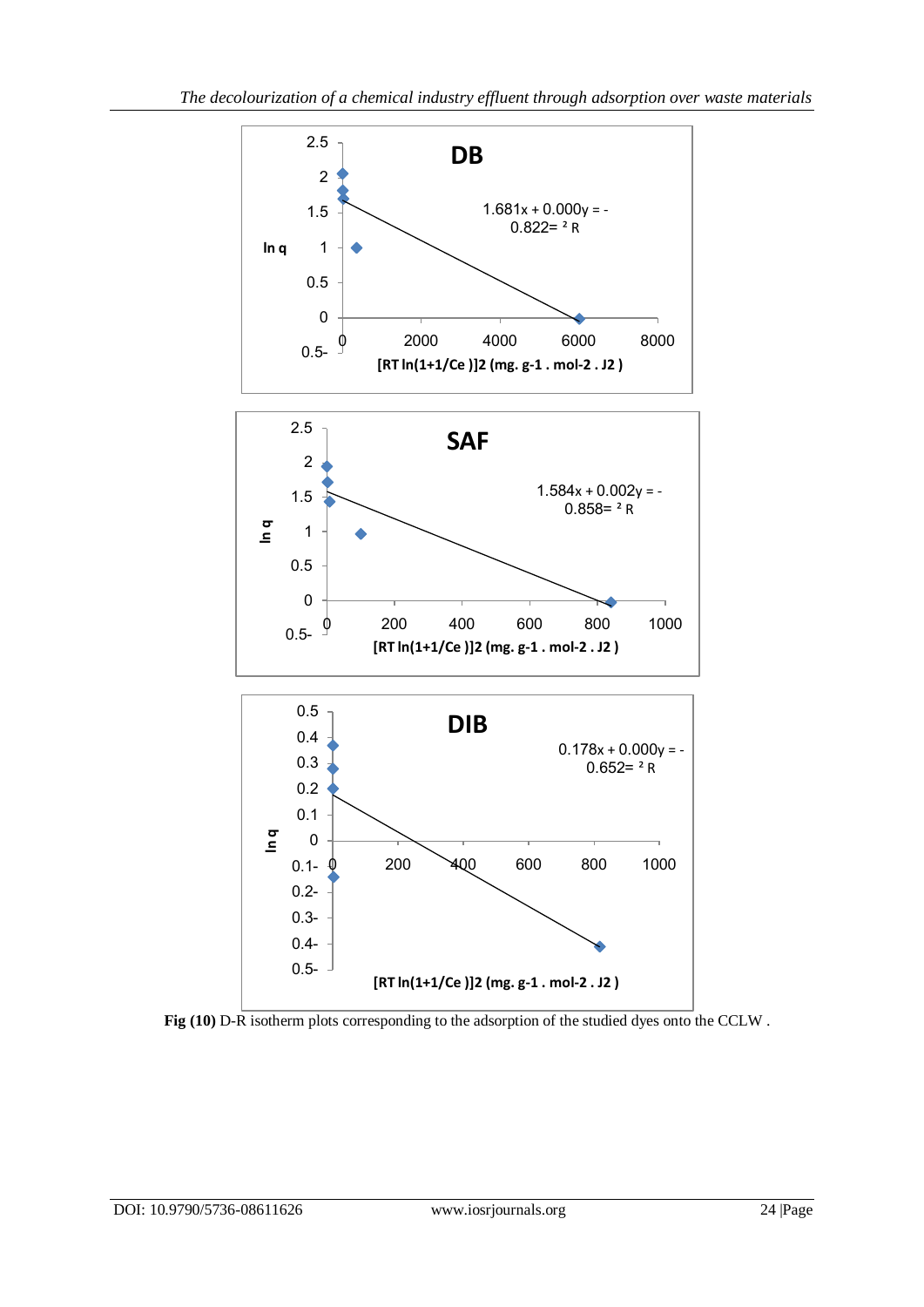

**Fig (11)** Temkin isotherm plots corresponding to the adsorption of the studied dyes onto the CCLW

# **V. Conclusion**

Based upon the results of this research, the following conditions can be draw:

- The experimental results indicate that the adsorption on chromium-containing leather waste is an effective way of removing.
- The effect of initial concentration of the adsorbate and contact time on the adsorption process was found to be considerable significance.
- The adsorption isotherm of these dyes onto CCLW are L- type according to the Gile's classification.
- Amongthe four models of the adsoption isotherm used, the equilibrium sorption data are fitted with the Langmuir adsorption isotherm.
- The value of the mean free energy of adsorption calculate from the D- R isotherm constants predict that the adsorption of these dyes onto CCLW is chemisorption in nature.